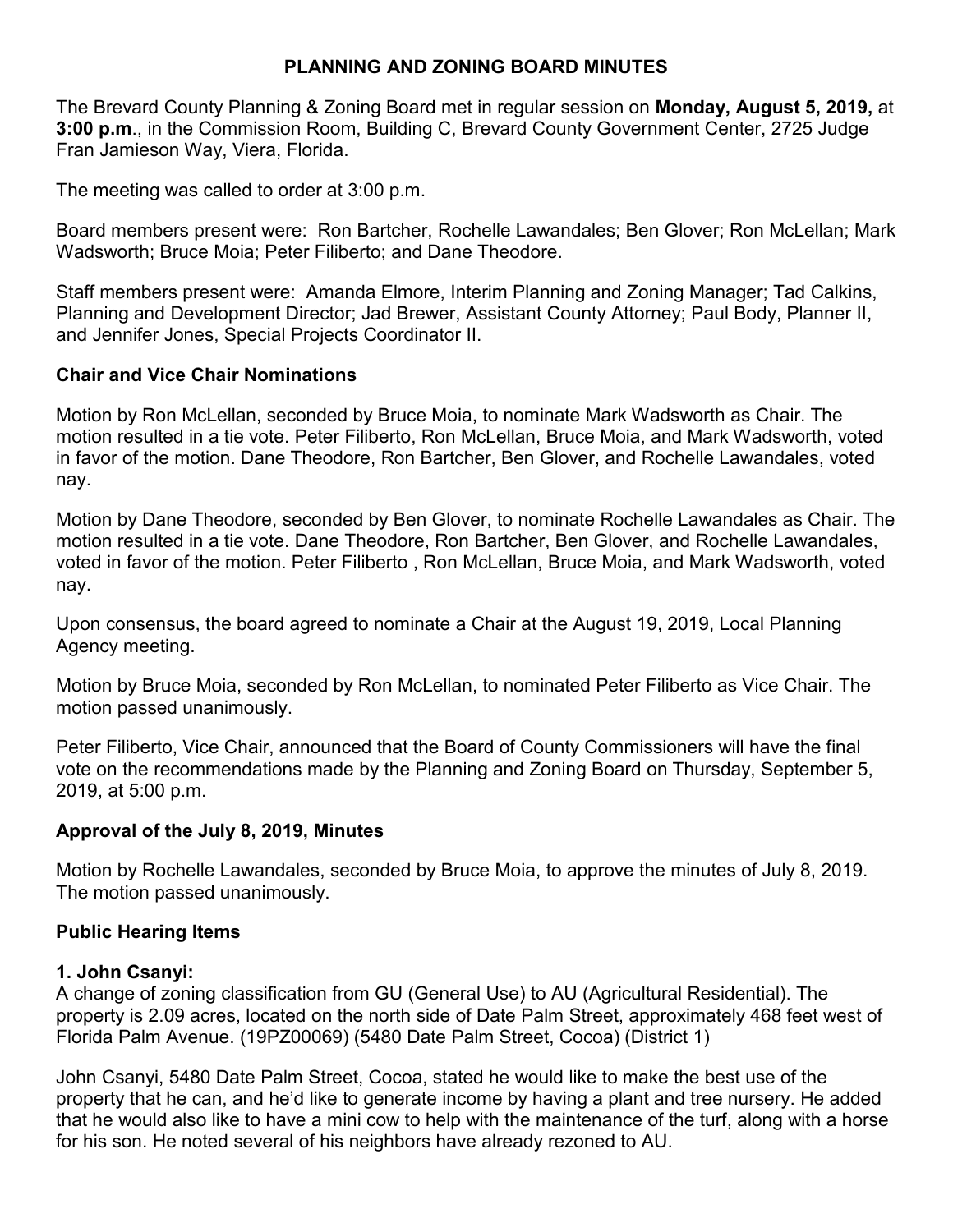Ron Bartcher asked if the use will be nonconforming if the rezoning is approved. Amanda Elmore replied yes, the property is still less than the size required, but the Comprehensive Plan allows for rezoning to compatible zoning classifications.

Public Comment:

Linda Donoghue, Cypress Woods, Port Saint John, stated she used to live near the subject property, and asked if the applicant can have a commercial business in an agricultural zoning. Ms. Elmore replied the uses the applicant is proposing are allowable in AU (Agricultural Residential) zoning, but he will still have to meet any permitting requirements for buildings and any business licenses he would need, and if he is a bona fide agricultural use, there are State requirements that he would need to meet as well. Paul Body stated the AU zoning allows for all agricultural pursuits, including the packing, processing, and selling of commodities raised on the premises.

Carol Broderick, Rockledge, stated he owns property approximately 500 feet south of the subject property, and asked if the proposed use will impact him in the future if he decides to build on his property. Bruce Moia stated it appears Mr. Broderick's zoning is GU (General Use), so unless he had at least five acres, he would need the same request. Mr. Body stated yes, if he wants to have agricultural uses. Mr. Body explained most of the lots in that area of Canaveral Groves are nonconforming to the GU zoning classification, and prior to 1975 GU required one acre, but in 1975 the requirement changed to five acres. The applicant could still get a building permit for a house because the lot is nonconforming to the size.

Rochelle Lawandales stated within the AU zoning there are a couple of uses that may pose issues in the future, such as rendering plants, the processing of meat, and things of that nature. Mr. Body clarified that the applicant could not process meat on the property, as it would require industrial zoning. Ms. Lawandales asked if there is a limitation on cows like there are on horses. Mr. Body replied there is no limit on horses or cows in AU unless the applicant wants to board horses.

Motion by Rochelle Lawandales, seconded by Bruce Moia, to approve the change of classification from GU to AU. The motion passed unanimously.

## **2. Kevin S. and Christina M. Langille:**

A change of zoning classification from RR-1 (Rural Residential) to AU (Agricultural Residential). The property is 8.88 acres, located on the south side of James Road, approximately 0.30 mile east of Friday Road. (4545 James Road, Cocoa) (19PZ00078) (District 1)

Christina Langille, 4545 James Road, Cocoa, stated they would like to board a few horses, and they understand they cannot receive money for it without having AU zoning. She noted she is also working with the University of Florida Extension Office on starting a 4-H horse club in Cocoa, and she'd like to occasionally have a goat or geese for the kids in 4-H.

No public comment.

Motion by Ron McLellan, seconded by Bruce Moia, to approve the change of zoning classification from RR-1 to AU. The motion passed unanimously.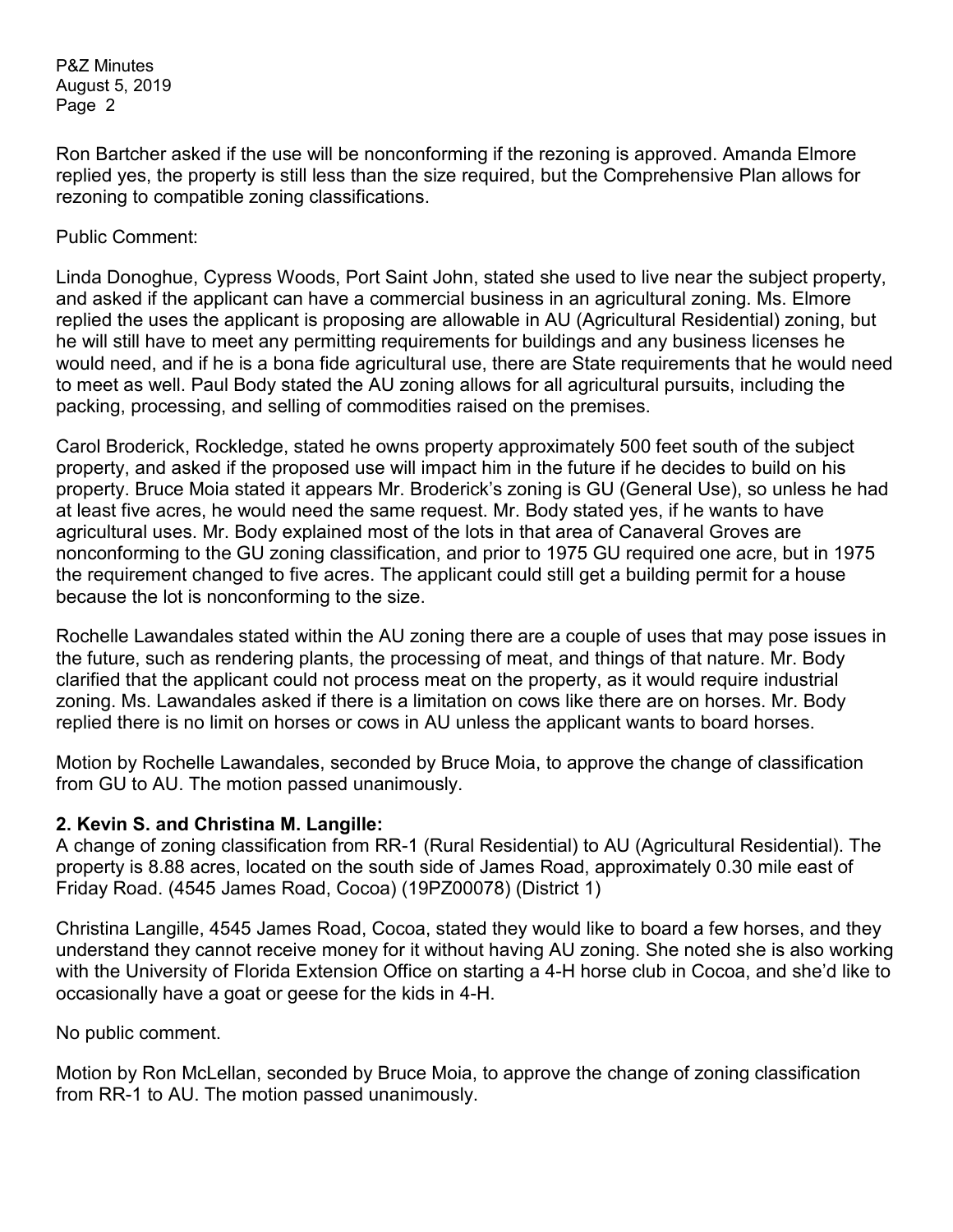#### **3. MDP Properties, LLC; Rojo Holdings of Florida, LLC; and Randall S. and Kaye T. Bratcher, Trustees (Franklin Kelley or Robi Roberts):**

A change of zoning classification from RU-2-10 (Medium Density Multi-Family Residential) and RU-1- 13 (Single-Family Residential) to RU-2-12 (Medium Density Multi-Family Residential). The property is 5.04 acres, located on the east side of North U.S. Highway 1, Cocoa. (5080, 5090, 5094, 5130, 5140, and 5160 North U.S. Highway 1, Cocoa) (19PZ00079) (District 1)

Robi Roberts, 2255 South Tropical Trail, Merritt Island, stated there are four different pieces of property, and one of them already has approval for 15 units. The proposed units will be no more than two to three-story townhouses, or condos, and will be sold as single-family homes. She said the infrastructure to the proposed community would be a potential reduction of septic tanks, and when they bring in water and sewer there will be fire hydrants. She said there are other nearby projects that have increased density, which have not interfered with any of the existing surrounding communities. She stated the potential tax base and revenue to the county will be increased, and the School Board has already approved the request, so there can be additional children in the nearby school system.

Ron Bartcher asked if Ms. Roberts already has access to sewer and water. Ms. Roberts replied no, but there are two large subdivisions nearby being built, and that will give them the opportunity to have access to sewer and water eventually.

Bruce Moia asked what is currently on the site. Ms. Roberts replied on the north side there are three units; the next one has approximately 14 units; the next lot has two units. Mr. Moia asked if the plan is to remove everything and start over, or add units. Ms. Roberts replied she doesn't think she can add to what is already there, so they will have to tear down what is there because it's very old. Mr. Moia stated they would be bringing the entire property into conformance to today's standards.

No public comment.

Motion by Rochelle Lawandales, seconded by Bruce Moia, to approve the change of zoning classification from RU-1-13 and RU-2-10 to RU-2-12. The motion passed unanimously.

**4. Marker 24 Marina, LLC; and Marker 24 Development, LLC (Yane Zana and Peter Black):**

A Conditional Use Permit for Mitigating a Non-Conforming Commercial Marina, in an RU-1-11 (Single-Family Residential) zoning classification. The property is 6.24 acres, located on the west side of South Banana River Drive, approximately 200 feet north of Orris Avenue. (1357, 1360, and 1385 South Banana River Drive; and 1880 West Virginia Avenue, Merritt Island) (19PZ00080) (District 2) THIS ITEM HAS BEEN AUTOMATICALLY TABLED TO THE AUGUST 19, 2019, LOCAL PLANNING AGENCY MEETING.

## **5. JSFS Land Trust, Jacob Shapiro and Faye Shapiro, as Trustees (Kim Rezanka):**

A Small Scale Comprehensive Plan Amendment to change the Future Land Use designation from Residential 4 to Residential 6. The property is 9.79 acres, located on the north side of Ranch Road, approximately 0.25 mile west of Grissom Parkway. (No assigned address. In the Cocoa area.) (19PZ00062) (District 1) This item was tabled from the July 8, 2019, Planning and Zoning meeting at the request of the applicant.

# **6. JSFS Land Trust, Jacob Shapiro and Faye Shapiro, as Trustees (Kim Rezanka):**

A change of zoning classification from RRMH-1 (Rural Residential Mobile Home) to RA-2-6 (Single-Family Attached Residential). The property is 9.79 acres, located on the north side of Ranch Road,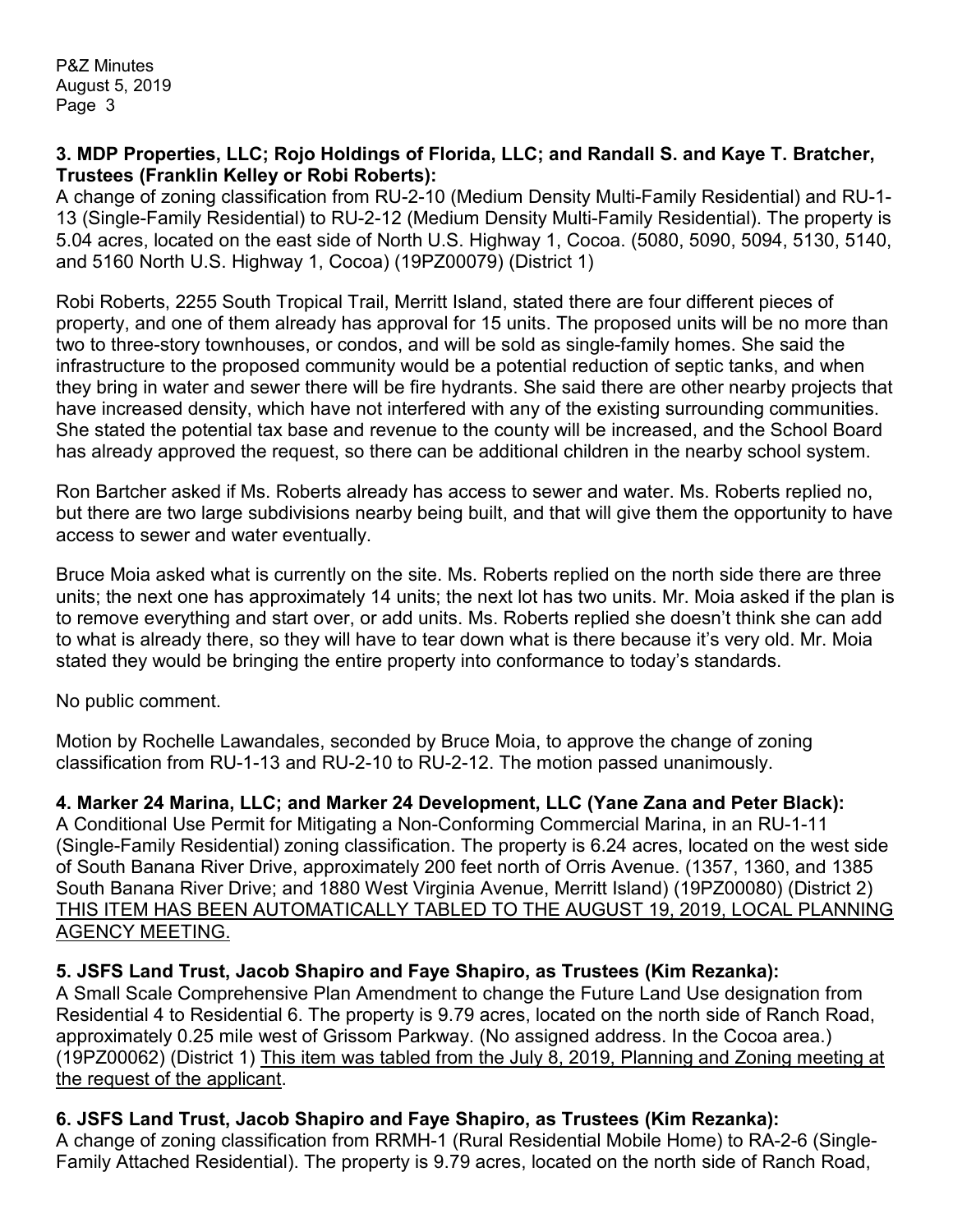approximately 0.25 mile west of Grissom Parkway. (No assigned address. In the Cocoa area.) (19PZ00063) (District 1) This item was tabled from the July 8, 2019, Planning and Zoning meeting at the request of the applicant.

The board heard both the small scale comprehensive plan amendment and the rezoning request simultaneously. Any documents submitted by the applicant or the public can be found in file 19PZ00063, located in the Planning and Development Department.

Kim Rezanka, Cantwell and Goldman, P.A., 96 Willard Street, Cocoa, stated the subject property is unique and previous owners have never attempted to develop; there is sewer that will be brought to the project, and it does have access to city water. She stated the reason they do not have a topographical survey yet is because of the weather, but an environmental engineer has looked at portions of the site and have found that of 9.79 acres, 6.1 of them are wetlands, so it is a very difficult site to develop. She said the initial plan was for duplexes, but because of the immense amount of wetlands it's not possible to do that. She said the lot is heavily wooded and is the last residential area to be developed; the lot is on a county road, which is Ranch Road, and it is a stabilized road, but not a paved road; it's a bumpy dirt and rock road. She stated the proposal is for townhomes. (Ms. Rezanka submitted a proposed concept plan to the board and staff). She continued by stating the concept plan was provided to citizens at a community meeting on June 25<sup>th</sup>. She stated the access will be split around the wetlands; there will be three buildings on the east side and three buildings on the west side, and it will be transgressed through the wetlands to make the project possible. She said the most they believe that can be built is 49 units, which is why they are requesting a change to the Comprehensive Plan to Residential 6 to make it a feasible development with townhomes. She stated it will take 1,400 feet of roadway on site, and it will be built up with retaining walls. She said the project will be single-family, and each townhome will be under its own ownership, and the prices are anticipated to be between \$250,000 and \$300,000. She said the current RRMH-1 zoning is inconsistent with the current Residential 4 Future Land Use, and as the staff report states, this was rezoned in the '70's, and nothing has been attempted to be built on the property. She stated one-acre lots cannot be built on the property because of the wetlands. She said the owners are willing to enter into a binding development plan to limit development to 49 units, and even that will be tough, but that is what the developer is asking. She said there were approximately 40 neighbors present at the community meeting who were interested and concerned about how the property would be developed; they are concerned about traffic, buffering and privacy, property values, and access. There are approximately 9 homes that will be able to see the two-story townhomes; and the traffic will not go through the Cypress Wood subdivision. She stated she is still working on the access issue with the County; on July 9th she sent a request to the County for information, and she has not yet received a response. She stated the trips would be reduced with a maximum of 49 from the 58 that would be potential, and it is 460 trips as opposed to the 552 projected trips. She stated the project will provide housing options, and the housing comprehensive plan states that Brevard County shall ensure there is housing available other than single-family homes. She said the shape and physical characteristics of the property make it unique and should be considered in determining the reasonableness of the zoning classification, and changes of conditions can justify a rezoning. She said non-development because of wetlands can be a change of condition, or a condition that is unexpected, to justify a rezoning. She said the project is an in-fill project and has extenuating circumstances, and because it hasn't been developed, that is the reason for the request.

Ron Bartcher asked the proposed size of the townhomes. Ms. Rezanka replied 1,500 square feet to 2,200 square feet; they will be as big, if not bigger, than the homes next to them.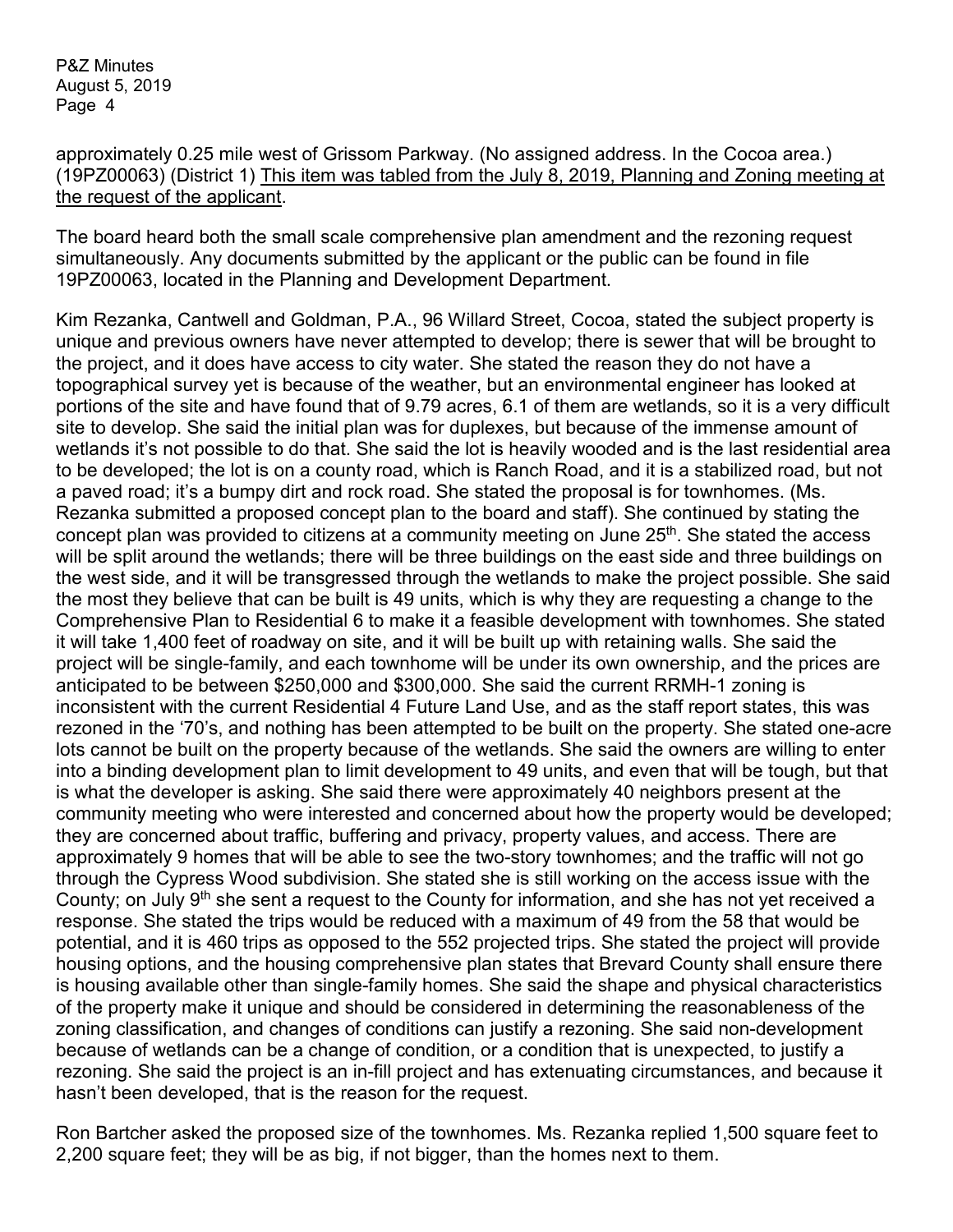Bruce Moia stated the current zoning of RRMH-1 (Rural Residential Mobile Home) could be mobile homes, and the requested RA-2-6 is good because it is ownership as opposed to renter multi-family, and that is more desirable than mobile homes. He said he is very familiar with the property because he was originally involved in Cypress Woods when it was developed, and the property is completely in an isolated flood plain, so the developer has his work cut out for him to try to get compensated storage because of the wetlands. He assumes Ranch Road will be required to be paved in order to get access to the development. Ms. Rezanka stated that is the issue they are having, and all the County Code requires is that it has access onto a paved road, which it does off of Falk Avenue directly to the south; there is nothing in the Code that says you cannot access off of a local road, and that's what she is waiting on clarification from the County. Mr. Moia asked if the developer wants to go directly south for access, and asked where that road goes. Ms. Rezanka replied it meets Everett Street, which goes to Grissom Parkway. Mr. Moia stated Ranch Road doesn't have any houses that have access, for the most part. Ms. Rezanka replied no, not legal access.

Public comment:

Linda Donoghue, Cypress Woods, stated the neighborhood is not against the project, nor are they in favor of it, they are just concerned with drainage, barriers, and townhomes looking over their homes into their backyards. She stated the developer of the nearby storage unit project is proposing an 18 foot barrier, and she hopes that is the case with the townhome developer. She stated people need to know that the access will not be from Ranch Road, but will be off of the side street. She said Cypress Woods has had a lot of flooding, so having barriers between Cypress Woods is important. She said she is not concerned with townhomes because unless they are affecting the homes in Cypress Woods, it could be a good thing. She asked the height of the proposed townhomes.

Peter Filiberto replied the height will be 35 feet maximum.

Ms. Donoghue asked if there is a specific barrier requirement. Mr. Filiberto replied there seems to be a vegetative barrier. Mr. Moia stated single-family to single-family does not require a buffer. Ms. Elmore responded the Natural Resources Management Office would not require a vegetative buffer between the residential uses, but there is a subdivision buffer in the Land Development Code. She said regarding height, the townhomes could be 45 feet with additional breezeway requirements, so it would be between 35 feet and potentially 45 feet if they can meet additional breezeway requirements, but the applicant stated 35 feet was the intent. Mr. Moia stated there will be a 15-foot buffer tract requirement around the property. Ms. Donoghue stated the homeowners in Cypress Wood are against the project if there is not a buffer.

Ms. Elmore clarified that the townhomes would be limited to 35 feet because it will be single-family abutting single-family. Ms. Lawandales asked the size requirement for a buffer. Mr. Body replied a 15 foot buffer.

Christine Barber, 7565 Fringe Place, Cypress Woods, stated her property backs up to the proposed development. She said Port Saint John is a single-family residential community; the only multi-family development is east of the Indian River. She said the neighbors she has spoken to do not want the development because they will lose their privacy. She said single-family homes cannot be compared to townhomes. She said there is a lot of flooding in Cypress Woods because of the wetlands on the subject property; when there is a hurricane the retention ponds drain into the ditch along Ranch Road when they overflow; and that ditch has never been able to keep up with the drainage. If the proposed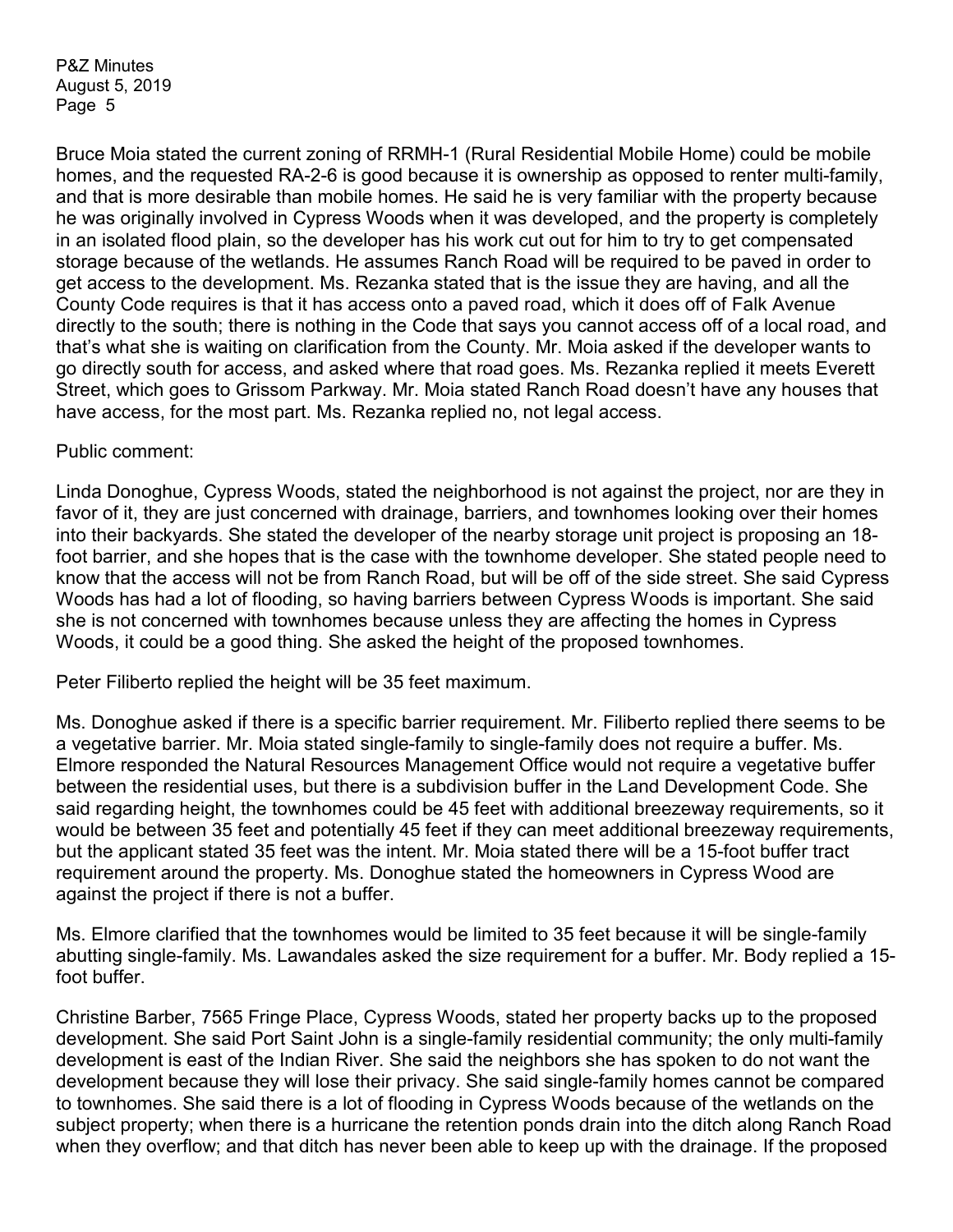project is brought into a wetlands area, it will impact the area. She said the neighbors were told at an informational meeting that if the project was approved they would give the neighbors a 35-foot barrier of trees. She noted there are no two-story homes in Cypress Woods, so there will be a privacy issue. She said the biggest issue is the flooding, and stated she would prefer to see mobile homes because they are not two-story and it would be less of an impact on the wetlands.

Tom Wells, 7586 Fringe Place, stated he is opposed to the project as it is out of character for the surrounding neighborhood. He asked where the nearest development is that is close to what the developer is proposing, because he is not aware of any. (Mr. Wells provided a handout to the board and staff). He said the neighbors were told the developer would pave Ranch Road as the access to the project, and he is proposing the access be on the easterly boundary. He noted the developer's proposal also makes use of their ability to buy into use of wetlands, which is something he objects to, because it's an inadequate approach. He said the drainage on Ranch Road is not adequate and the proposed development would add to the problem. He stated the developer shouldn't be able to use the wetlands to create the numbers to allow them to build whatever they want on the uplands; the developer is going into the wetlands, but the buyout is not going to help the drainage situation, it will exacerbate it. He said it is improper to allow them to not make use of what's there and not get into an arithmetic game of using a buyout to increase their number of units.

Ms. Lawandales stated under RA-2-6, it looks like there is a perimeter setback of 25 feet. Mr. Body replied the perimeter setback is 25 feet. Mr. Moia stated that would be a building setback and not landscaping. Mr. Filiberto asked if it was 15 feet plus 25 feet, or 25 feet total. Ms. Lawandales replied it would be 25 feet total. Tad Calkins clarified it would be a 25-foot total perimeter setback; the 15-foot buffer tract that was mentioned earlier would be inside the 25 feet. Ms. Lawandales stated the 15 feet would go away and it would essentially be 25 feet. Mr. Calkins stated the 15 feet would be a tract that has to be in its natural state, so the remaining 10 feet would be able to be impacted in some way. Mr. Moia asked the rear setback for the lots. Mr. Body replied its 25 feet for the perimeter setback, and the setback for interior lots is 20 feet, except for screen enclosures which have a setback of not less than 10 feet. Mr. Calkins stated it would be a 35-foot setback from the property line, except for screen enclosures.

Ms. Rezanka stated Ms. Barber is Lot 10 and that area of the subject property will not be developed, and it also cannot be used for retention, so that can be part of the binding development plan as well. She said regarding the flooding and drainage, both of those will have to be addressed at site planning. She said the flooding will not increase and the drainage will not change towards Cypress Woods. The developer does not want to impact wetlands, but they do not know where the roads are going to be at this point. As to the wetlands, there is a nominal amount that can be impacted by the Code and Comprehensive Plan at 1.8%, and that would have to be mitigated, but the developer cannot buy six acres of wetland credits. She said she would ask that the board approve the density change to Residential 6 and the rezoning to RA-2-6 (Single-Family Attached Residential), with a binding development plan limiting density to 49 units and prohibiting development of the area on the western portion of the property marked 425 on the proposed concept plan. She noted the concept plan is not final, but it does depict the area marked 425 as to what they would stipulate that there will be no development in that area because of the wetlands.

Mr. Moia stated the request is for 49 attached residential units as opposed to what could be developed today, which could be 39 mobile home units. Ms. Rezanka stated they would have to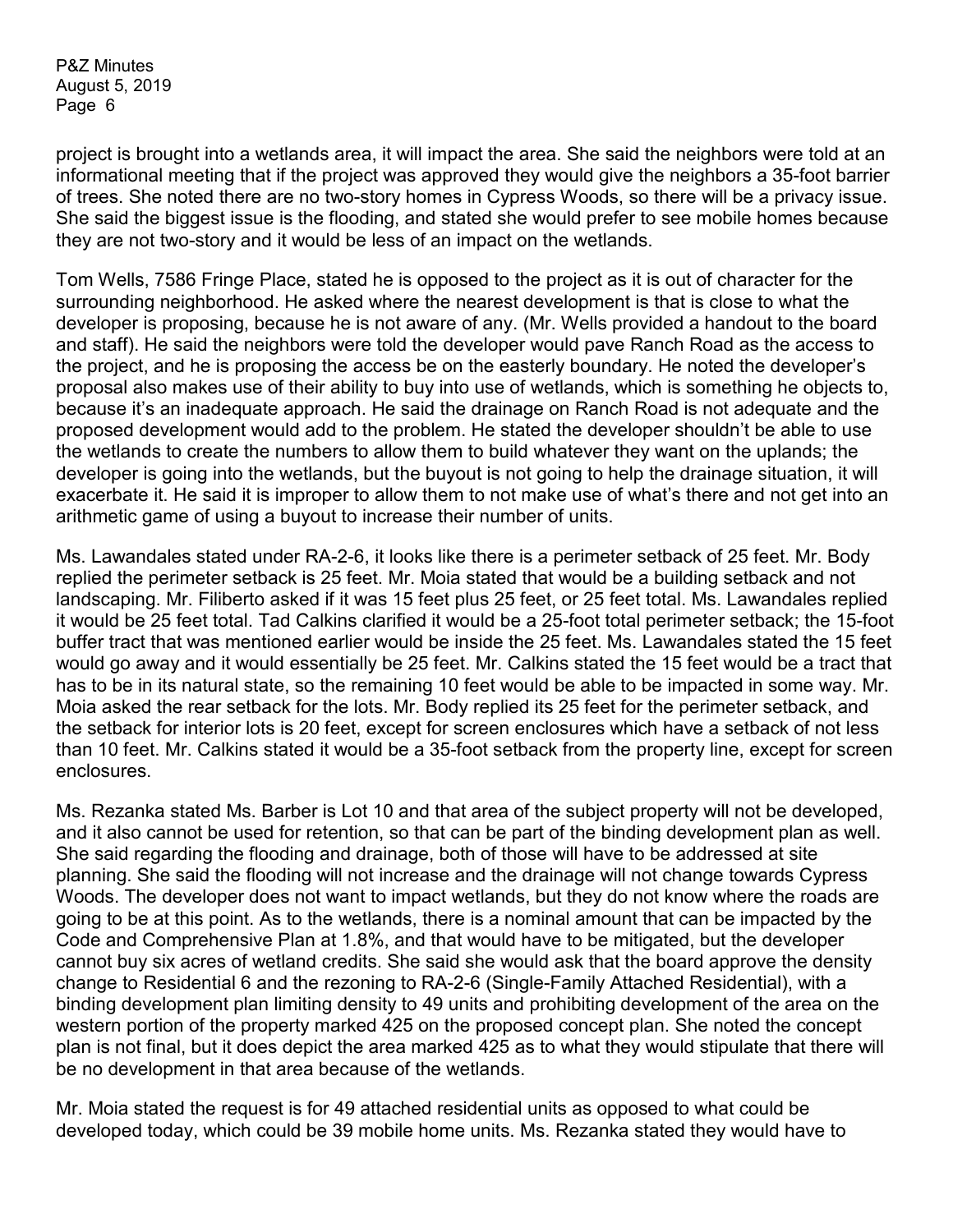request a rezoning because right now the zoning is inconsistent with the Future Land Use, so it could be nine mobile homes because of the one-acre lot requirement in that zoning classification.

Ms. Lawandales stated in the Comprehensive Plan there are certain criteria that have to be met in order to consider a change of land use classification from Residential 4 to Residential 6, and noted she has not heard any testimony that addresses that criteria. Ms. Elmore stated the Residential 6 designation is a transition in density between higher urbanized areas and more intensity land uses. Residential 6 permits a maximum density of up to six units per acre except as otherwise may be provided in the Future Land Use Element.

Ms. Rezanka stated she believes the Comprehensive Plan has specific provisions for in-fill development. Mr. Calkins stated staff would not consider the development as in-fill because it talks about transition and the siting requirement talks specifically about it being a transition between more intense land uses to less intense, and in the area the land use is Residential 4, and there is no other intensity or a different transition between the two.

Dane Theodore stated the concept plan shows the road coming off of Ranch Road, and asked if there is any intention to not do that. Ms. Rezanka stated at this point the County will not allow the subdivision to be off of a non-paved road; Ranch Road is a stabilized road which residents use now; however, County Code merely states it has to be off of a paved road. At this point, she does not have clarification from the County as to whether Ranch Road has to be paved, so at this point it is connected to Falk Avenue until she gets additional information.

Mr. Theodore addressed Mr. Moia and stated Ms. Rezanka said they were obligated to receive historical runoff onto the site from neighbors, and asked if that was correct. Mr. Moia replied yes, and they cannot have any drainage that comes off of their property. Mr. Theodore stated they would not block flow from adjacent homes. Mr. Moia stated that is correct. Mr. Theodore stated the request is for Residential 6 which is kind of a spot zoning, and Residential 4 will get the developer 39 or so units, and the developer deems that not sufficient. Ms. Rezanka stated originally the developer though they could get 58 units, but after getting the preliminary wetlands, they went to 49 units. She stated she does not think it is spot zoning.

Ms. Lawandales asked if there will be seven units in each building. Ms. Rezanka replied yes, that is correct.

Ms. Rezanka stated regarding Residential 6, the Comprehensive Plan is a policy decision, and it even states in Policy 6, "May be considered for lands within the following generalized locations", and she believes that based upon the condition of the subject property, and the fact that it hasn't been developed because of the wetlands, that it can be changed to Residential 6. She said she does believe it is infill development, and she would cite the Housing Comprehensive Plan which states Objective 4 is to have adequate lands for residential land uses in a wide variety of housing types. She said there are probably no townhomes in Port Saint John, but a half-mile north in Titusville there are townhomes along U.S. 1, so there are other developments in the area that are townhomes.

Ms. Lawandales stated the easiest thing to have happen is that the applicant live with the Residential 4 and they develop as RA-2-4, or RU-2-4; either of those zoning classifications allow the ability to build an attached unit, but it's at a much more reasonable number. She asked if there is an opportunity for Ms. Rezanka's client to consider that in moving forward. Ms. Rezanka replied her client has asked for Residential 6 and RA-2-6, and the board can deny that and recommend RA-2-4,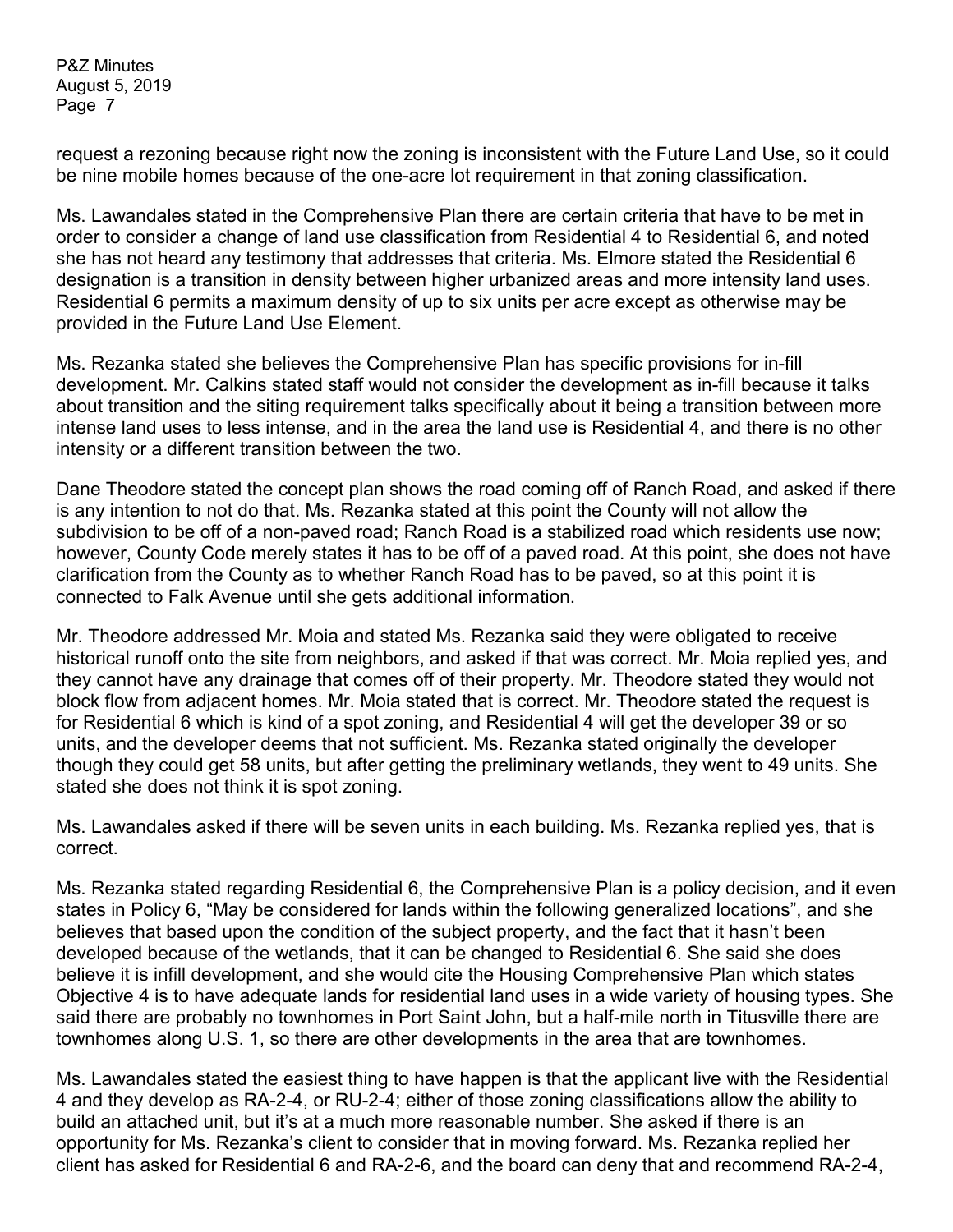but she believes the evidence for the request of RA-2-6 is adequate and necessary because of the unique criteria of the property.

Ms. Lawandales stated she doesn't have a problem with the property being developed, and she doesn't have a problem with townhomes; the land can be made suitable for development without impacting the surrounding areas, but she cannot support Residential 6. She said the entire area is Residential 4 and there is ample opportunity using an existing zoning classification of RA-2-4 or RU-2-4 that would give them the ability to have 39 units and that's probably the carrying capacity of the property.

Motion by Rochelle Lawandales, seconded by Dane Theodore, to deny the Small Scale Comprehensive Plan Amendment from Residential 4 to Residential 6 based on inconsistency with the criteria to change to Residential 6.

Mr. Moia stated the current zoning of RRMH-1 is a spot zoning; the project will be difficult to develop; they will be limited by Code for the wetlands impact, which means they will probably have to build bridges to cross the wetlands, and the expense of that would basically kill the project. The tradeoff for having an increased density and ensuring a single-family product would be better than the possibility of a multi-family rental property. Between the flood plain conservation, the wetlands, and the sheer expense of what they will have to do to ensure they there are no drainage impacts, if they don't get some density to make this project a reality, it's never going to happen. The offset of single-family as opposed to multi-family rental is worth the extra 10 units.

Ms. Lawandales stated she is in favor of the attached single-family versus multi-family, but she thinks 49 is a big number and its inconsistent with the Comprehensive Plan. Mr. Moia stated having mobile homes on the property would de-value the surrounding properties.

Mr. Filiberto called for a vote on the motion as stated, and it failed 3:5, with McLellan, Wadsworth, Moia, Glover, and Filiberto voting nay.

Motion by Bruce Moia, seconded by Ben Glover, to approve the Small Scale Comprehensive Plan Amendment from Residential 4 to Residential 6. The motion passed 5:3, with Rochelle Lawandales, Dane Theodore, and Ron Bartcher, voting nay.

Motion by Bruce Moia, seconded by Ron McLellan, to approve the requested change of zoning classification from RRMH-1 (Rural Residential Mobile Home) to RA-2-6 (Single-Family Attached Residential) with a BDP (Binding Development Plan) limited to a maximum 49 units, the area marked as 425 on the conceptual plan submitted 08/05/19 shall not be developed and shall be left in its natural state, and that access be on Falk Road. The motion passed 6:2, with Rochelle Lawandales and Ron Bartcher voting nay.

## **7. Barbara J. and Joseph J. Tulskie, Jr. (Rodney Honeycutt)**

An amendment to an existing BDP (Binding Development Plan), in a BU-2 (Retail, Warehousing, and Wholesale Commercial) zoning classification. The property is 1.55 acres, located on the southeast corner of Tangerine Avenue and North Tropical Trail. (140 North Tropical Trail, Merritt Island) (18PZ00159) (District 2) This item was tabled from the July 22, 2019, Local Planning Agency meeting.